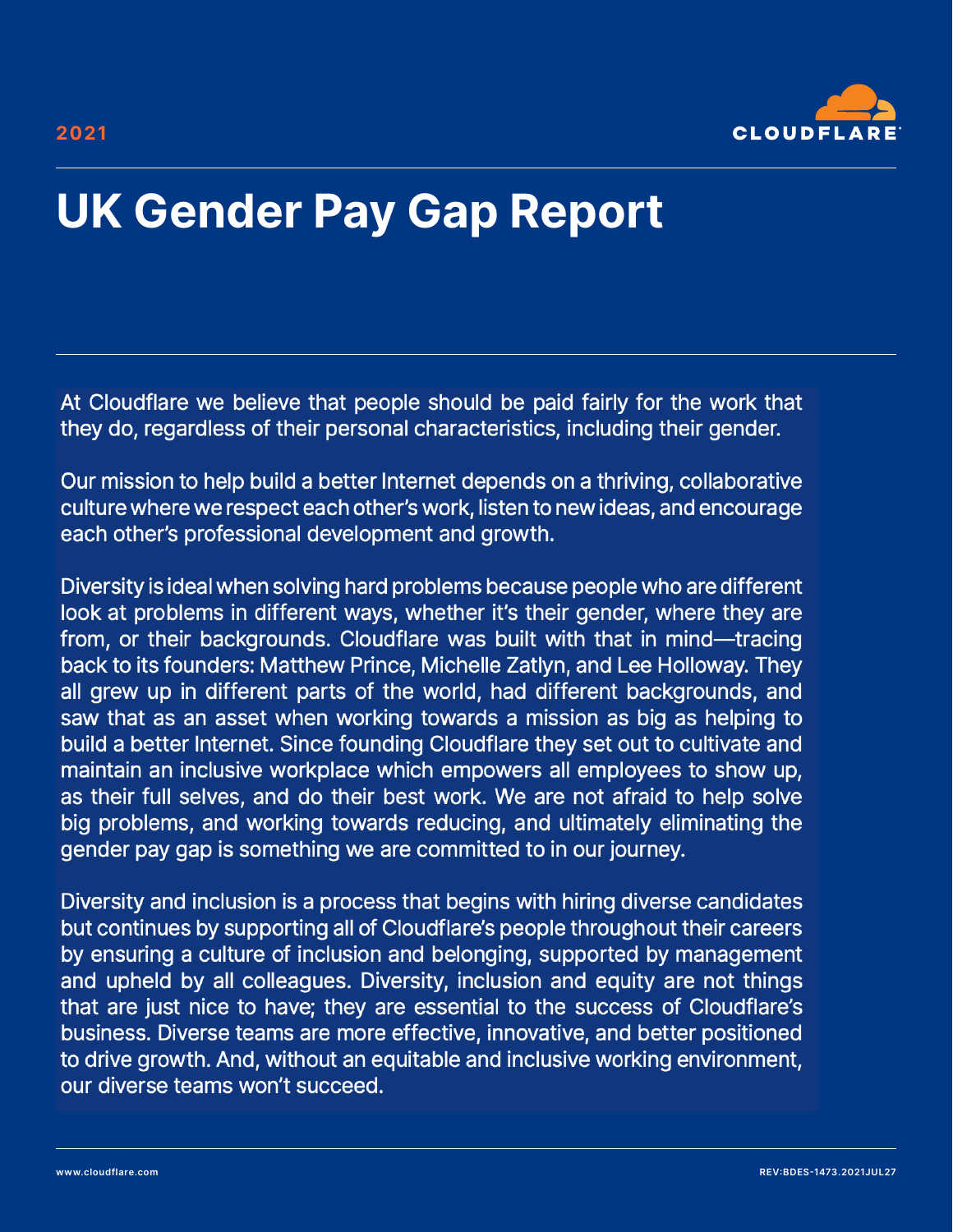### **Gender Pay Report**

Compensation at Cloudflare is made up of base salary, commission (depending on the role) and equity (categorised below as "bonus").

We support the UK Government requirement that companies with 250 people or more must publish and report specific figures about their gender pay gap publicly. As such, we are using the Government's defined methodology—the difference between the average earnings of men and women, expressed relative to men's earnings—to report results. It's worth noting that while this represents progress across the industry, these figures do not take into account seniority or leveling, so they don't compare a man and a woman in the same "Marketing Manager" role, rather men and women averaged out across all levels and titles.

### **Our results are as follows:**

### **Hourly Summary**

The figures show our hourly gender pay gap (excluding bonus/commission) as at 5th April 2020. The **mean** is the average figure, obtained by adding all the salaries for each gender together and dividing them by the number of employees. The **median** is the middle number of all the salaries for women/men when grouped in order from smallest to largest.



#### **Quartile Summary - Men Women**

The figures show the gender distribution across four equally sized quartiles.



Proportion of male relevant employees with

the employees, at the point that they vest.

The figures reflect commission payments for our sales employees and equity that has been granted to

Proportion of female relevant employees with

Mean gender pay gap in bonus pay **49.14%**

Median gender pay gap in bonus pay **28.01%**

bonus pay **48.58%**

**Bonus Summary**

bonus pay **44.64%**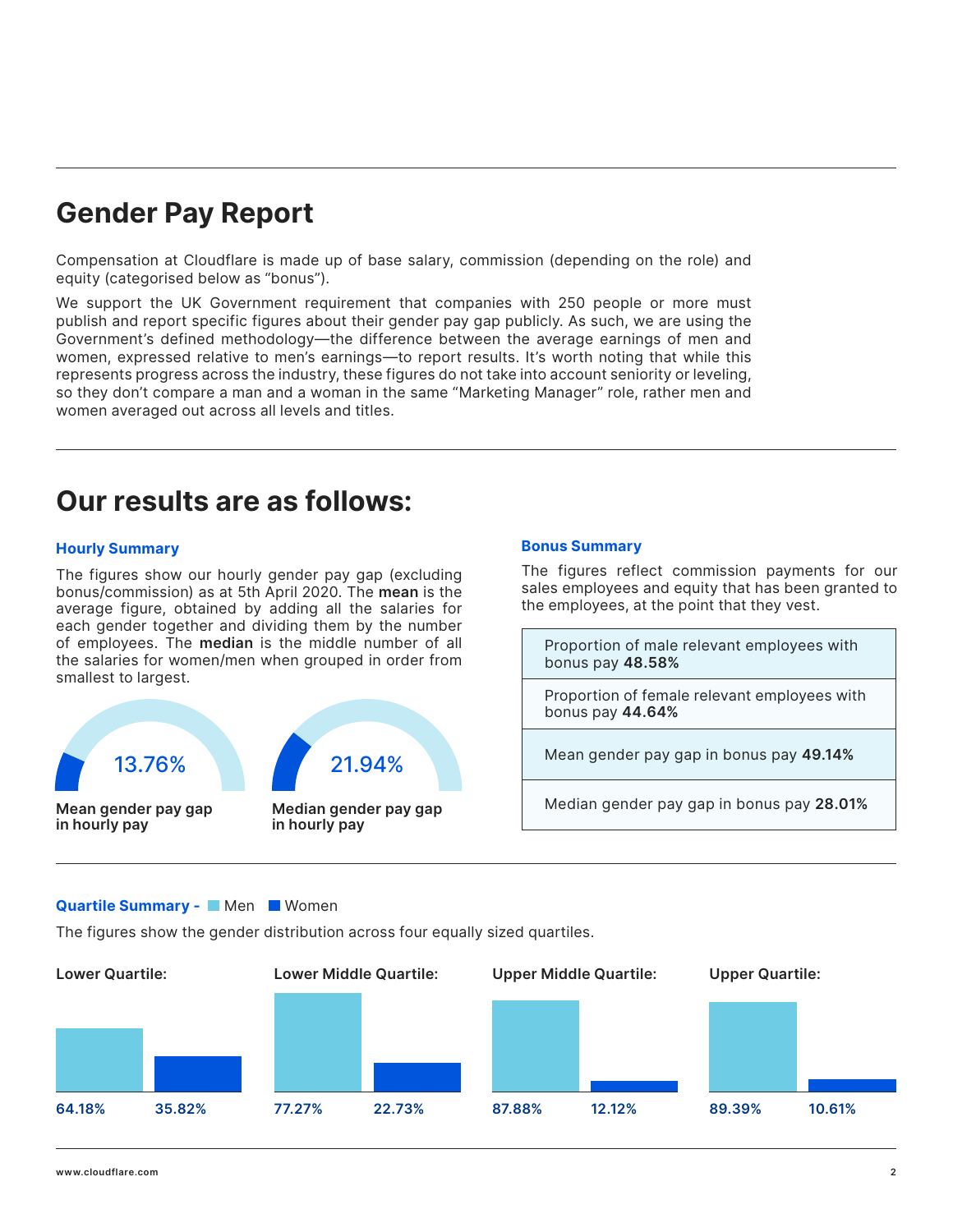## **The results explained**

We are aware that there is much work to be done to eliminate the gender pay gap at Cloudflare, as well as across our industry. However, whilst the figures in this report are significant, they just do not show us the whole picture. They are not a comparison of like-for-like roles (e.g. Marketing Managers, regardless of gender or personal characteristics, are in the same salary range, but a Marketing Manager vs. a Engineering Manager may differ in salary), and it is important to be aware that they reflect the percentage of men/women in the workforce as well as the allocation of more senior roles.

While the pay gap at Cloudflare is generally in line with other companies in our sector, we've never wanted to be like everyone else, especially at a company with terrific female leadership on our board and management team. We place the utmost importance upon equality for women in terms of like-for-like pay, promotion and career development. We do all we can to make Cloudflare a great place for women to work.

Today there's an increased awareness of the gender imbalance. It's a fact that there are more men than women in senior roles in technology companies, and that's a key hurdle we face in relation to gender pay equality (along with others in the tech sector). Now we need to see continued progress on making change. We hope that this will change as the industry tackles this issue and encourages more women to move into technical roles.



We are committed to playing our part in seeking to change this with numerous initiatives as we outline below, but it does take time for these changes to have an impact and there are still many more men working at our company, particularly in senior roles, than there are women despite our considerable efforts to change this.

We strive to recruit women at all levels throughout the organisation and to ensure a level playing field but the pool of talent for technical roles (which tend to pay particularly well, given the competition in the market for this talent), especially for more senior positions, continues to be predominantly male. Furthermore, a greater proportion of job opportunities tend to arise in more junior roles. As a result a greater proportion of women joining the business tend to be in more junior roles which has a negative effect on our median fixed pay figure.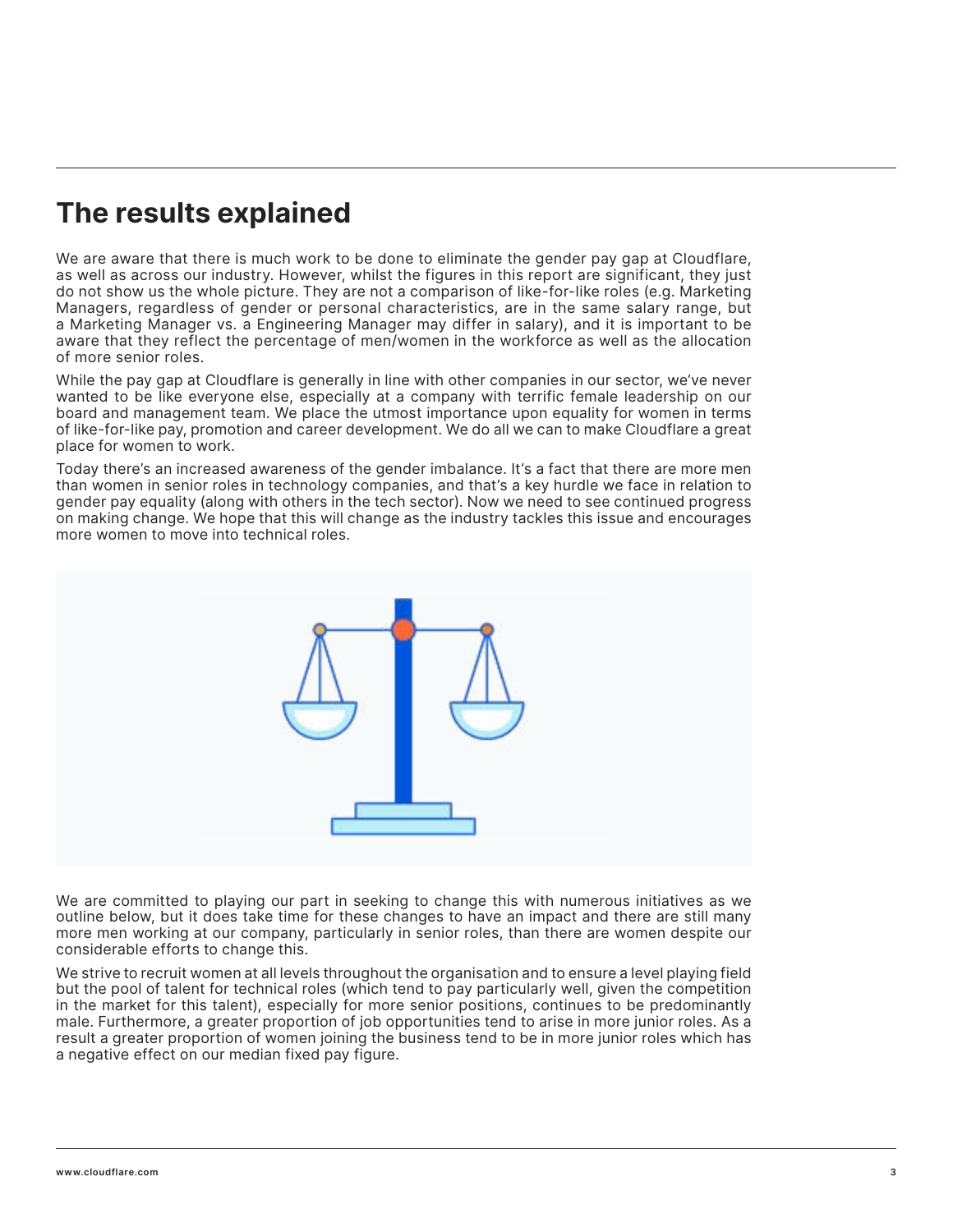This greater proportion of men at Cloudflare (particularly in its early days) and the number of men in more senior roles also explains the larger gender pay gap in relation to the "bonus pay" figures.

Bonus pay at Cloudflare includes equity in the form of Restricted Stock Units ("RSUs"). Since the bonus pay figures above reflect the date on which an employee's RSUs vest (rather than when they are granted), they do not show what is actually being granted to employees at any given time. This means those who have been at the company longer may have been able to benefit from the rapid increase in Cloudflare's stock price over the past couple of years, whereas those who started more recently may not see similar increases.

Furthermore, new hire RSUs start vesting after one year of service, and therefore bonus pay in the first year of employment would be recorded as nil, and bonus pay in the second year of service may be higher than future years. We expect to continue to see the difference in bonus pay due to stock price fluctuation, although we hope that there will be significant improvements in any differences over time.

### **How we are seeking to improve**



It is clear that we are succeeding in attracting and retaining more female talent, and the percentage of women in our London office has more than doubled since 2018 (rising from around 11% to around 25%). It is clear that we have more to do, but we are confident that things are moving in the right direction.

We continue to strive to attract the best female talent and to pay all of our employees in a fair and transparent manner with no bias according to gender or any other personal characteristics or beliefs.

We also undertake pay parity analyses as part of the bi-annual salary reviews and correct any identified inequities.

Some of Cloudflare's initiatives to ensure that gender equality is a top priority both from a recruitment and in relation to the working environment are as follows: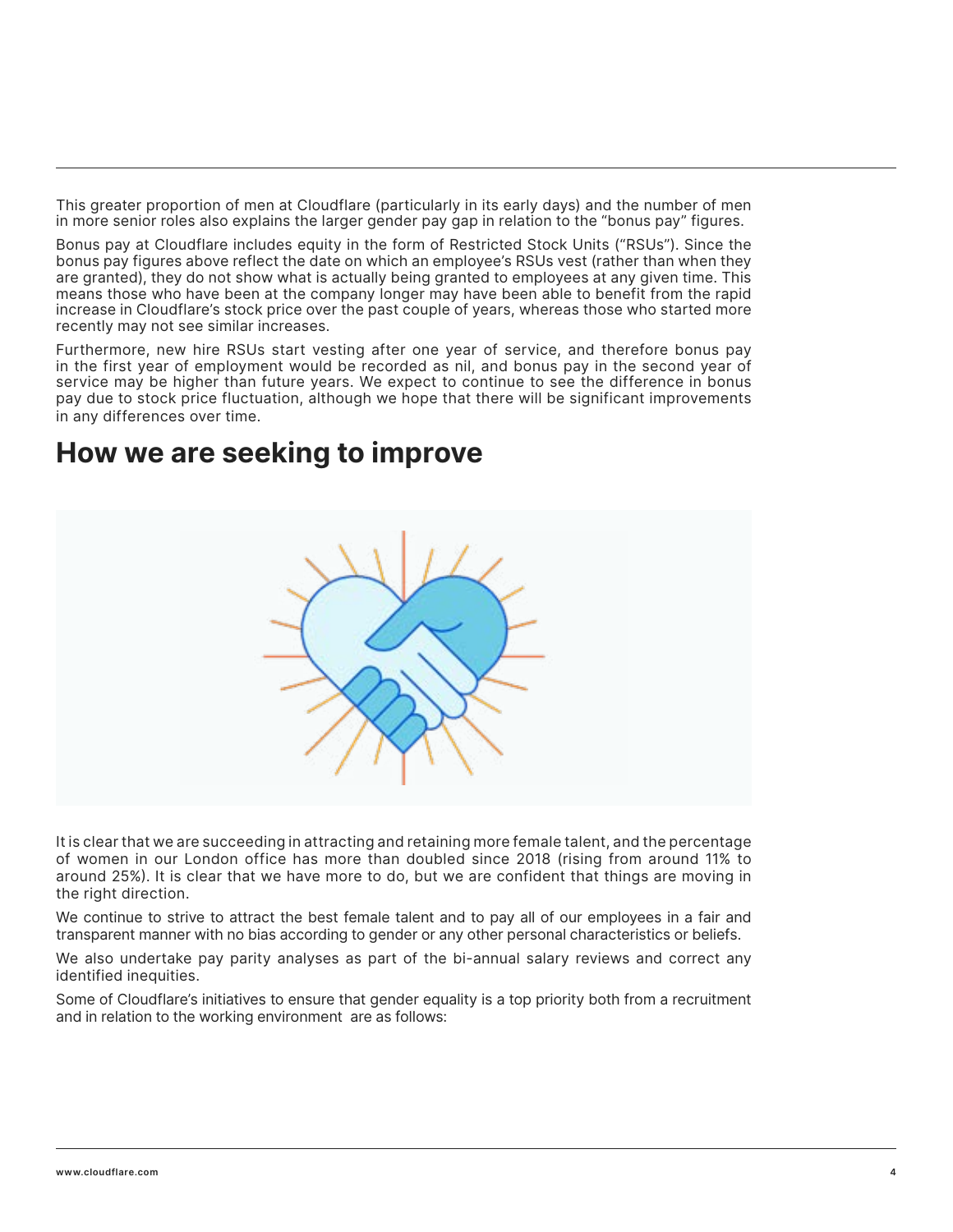#### **Recruiting initiatives**

- **Orange Cloud interview program:** A cross-functional interview, during the onsite stage, providing a diverse perspective;
- **Recruitment System Nudges** timely reminders that help employees remember to engage in efforts to disrupt unconscious bias and promote inclusion;
- **Training for team members** who have recently been promoted into, or hired to, a hiring manager role;
- **Structured interviews:** asking candidates the same set of defined questions and designing a rubric to assess the answers to help create an equitable interviewing process for all candidates and prevent bias.
- **Internship programme:** To help encourage young engineers to enter the workplace, and to receive support and training. This assists women to enter a traditionally male-dominated environment.

#### **Mentorship programmes**

- **Womenflare** an employee resource group which brings together the women at Cloudflare in an open forum to discuss issues of concern, share ideas and success and participate in learning opportunities to ensure that they have the tools they need to progress and have their voice heard in the workplace;
- **Women in Engineering** Mentorship program for women in engineering;
- **Women in Sales** Mentorship and support for women in sales roles.
- **Yes We Can** https://www.cloudflare.com/en-gb/yeswecan/



#### **Diversity and Inclusion Programmes**

• **Unconscious Bias Programme** - Awareness of and learning around unconscious bias and how it impacts on decision making is a priority at Cloudflare. There are multiple workshops and resources to help mitigate unconscious bias, making the company a more welcoming and inclusive place for everyone;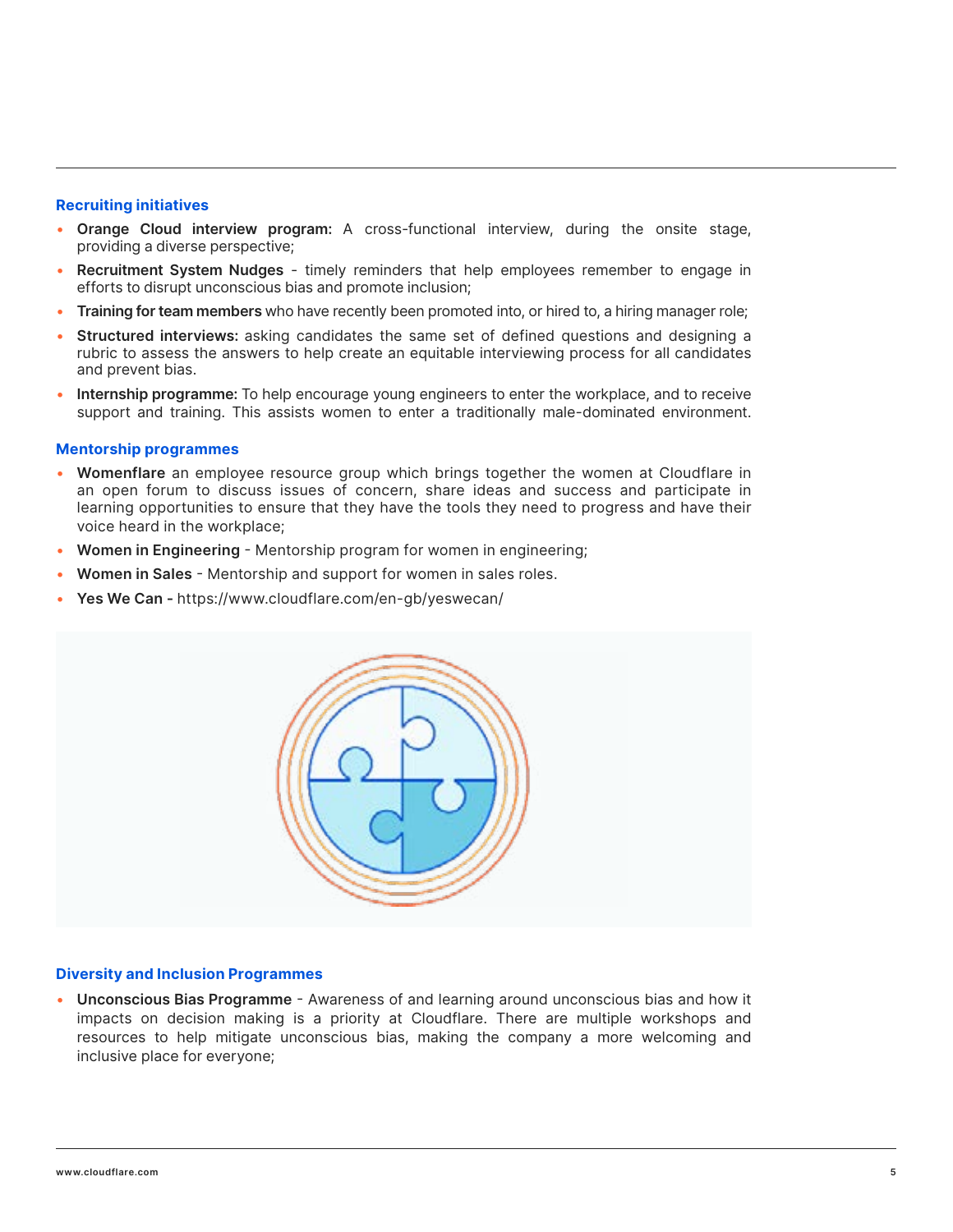- **How we work together workshops** These workshops aim to help build an awareness of the types of behavior and language which can be harmful to inclusivity at Cloudflare, and teach simple, everyday ways to support people who are targets of systemic oppression. Using the Cloudflare Capabilities as a framework, our goal is to share strategies on how to act as allies and how to create a long-lasting, inclusive culture at Cloudflare
- **tEQuitable** is an independent, confidential platform to address issues of bias, discrimination and harassment in the workplace, working with the employee on specific incidents and with the company on systemic change;



• **Family Leave** - Cloudflare provides generous parental leave and other benefits for parents which employees are expected to use and are not penalised for taking

We hope that these initiatives, along with our continued demonstrable commitment to diversity and inclusion will improve our figures next year and in the future.

### **Statutory declaration**

We confirm that the information and data in this report are accurate and in line with the requirements of the Gender Pay Gap Reporting Regulations.

Janet Van Huysse - Head of People

John Graham-Cumming - Chief Technology Officer